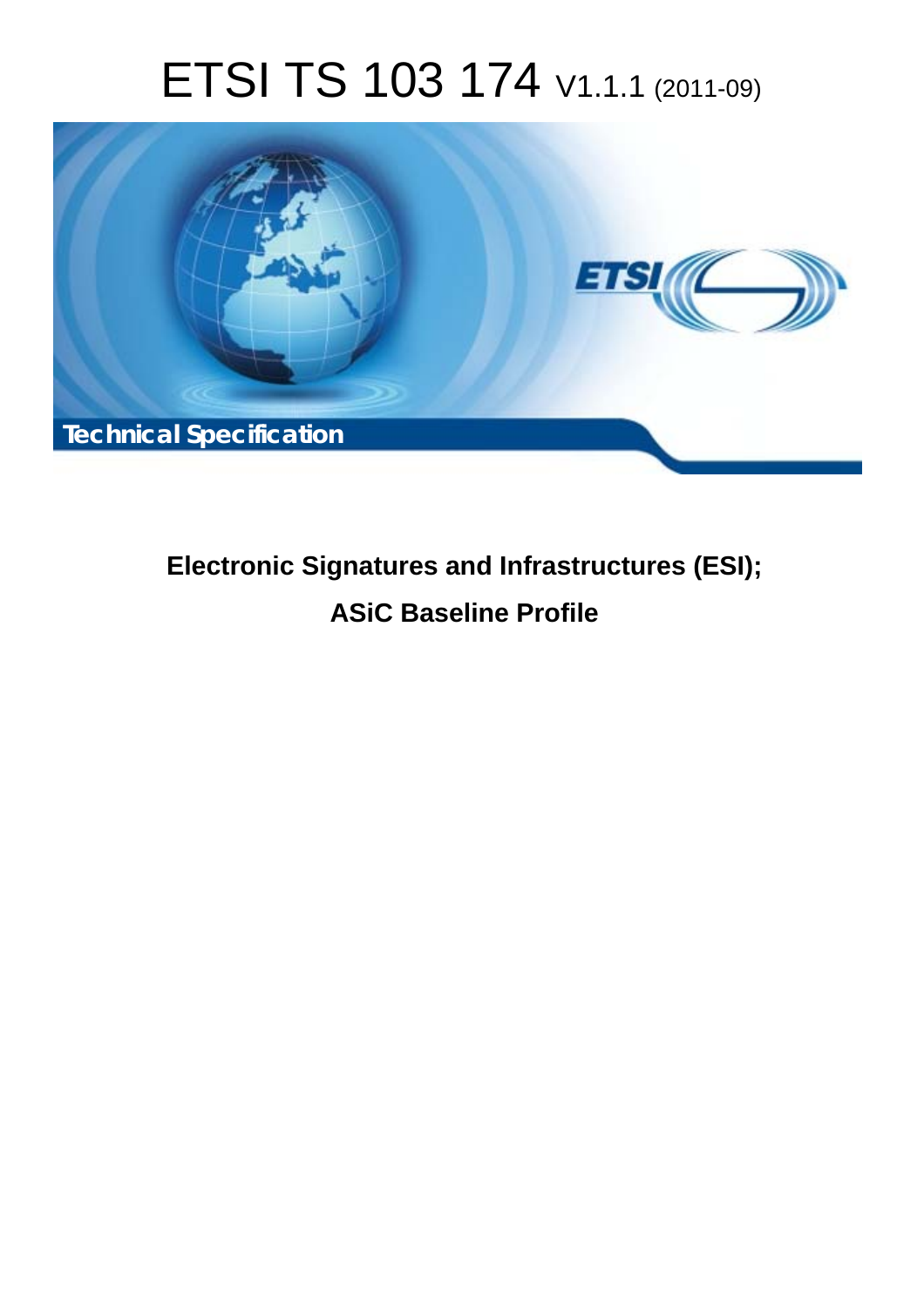Reference DTS/ESI-000094

Keywords ASiC, electronic signature, profile, security

#### *ETSI*

#### 650 Route des Lucioles F-06921 Sophia Antipolis Cedex - FRANCE

Tel.: +33 4 92 94 42 00 Fax: +33 4 93 65 47 16

Siret N° 348 623 562 00017 - NAF 742 C Association à but non lucratif enregistrée à la Sous-Préfecture de Grasse (06) N° 7803/88

#### *Important notice*

Individual copies of the present document can be downloaded from: [http://www.etsi.org](http://www.etsi.org/)

The present document may be made available in more than one electronic version or in print. In any case of existing or perceived difference in contents between such versions, the reference version is the Portable Document Format (PDF). In case of dispute, the reference shall be the printing on ETSI printers of the PDF version kept on a specific network drive within ETSI Secretariat.

Users of the present document should be aware that the document may be subject to revision or change of status. Information on the current status of this and other ETSI documents is available at <http://portal.etsi.org/tb/status/status.asp>

If you find errors in the present document, please send your comment to one of the following services: [http://portal.etsi.org/chaircor/ETSI\\_support.asp](http://portal.etsi.org/chaircor/ETSI_support.asp)

#### *Copyright Notification*

No part may be reproduced except as authorized by written permission. The copyright and the foregoing restriction extend to reproduction in all media.

> © European Telecommunications Standards Institute 2011. All rights reserved.

DECT<sup>™</sup>, PLUGTESTS<sup>™</sup>, UMTS<sup>™</sup> and the ETSI logo are Trade Marks of ETSI registered for the benefit of its Members. **3GPP**TM and **LTE**™ are Trade Marks of ETSI registered for the benefit of its Members and of the 3GPP Organizational Partners.

**GSM**® and the GSM logo are Trade Marks registered and owned by the GSM Association.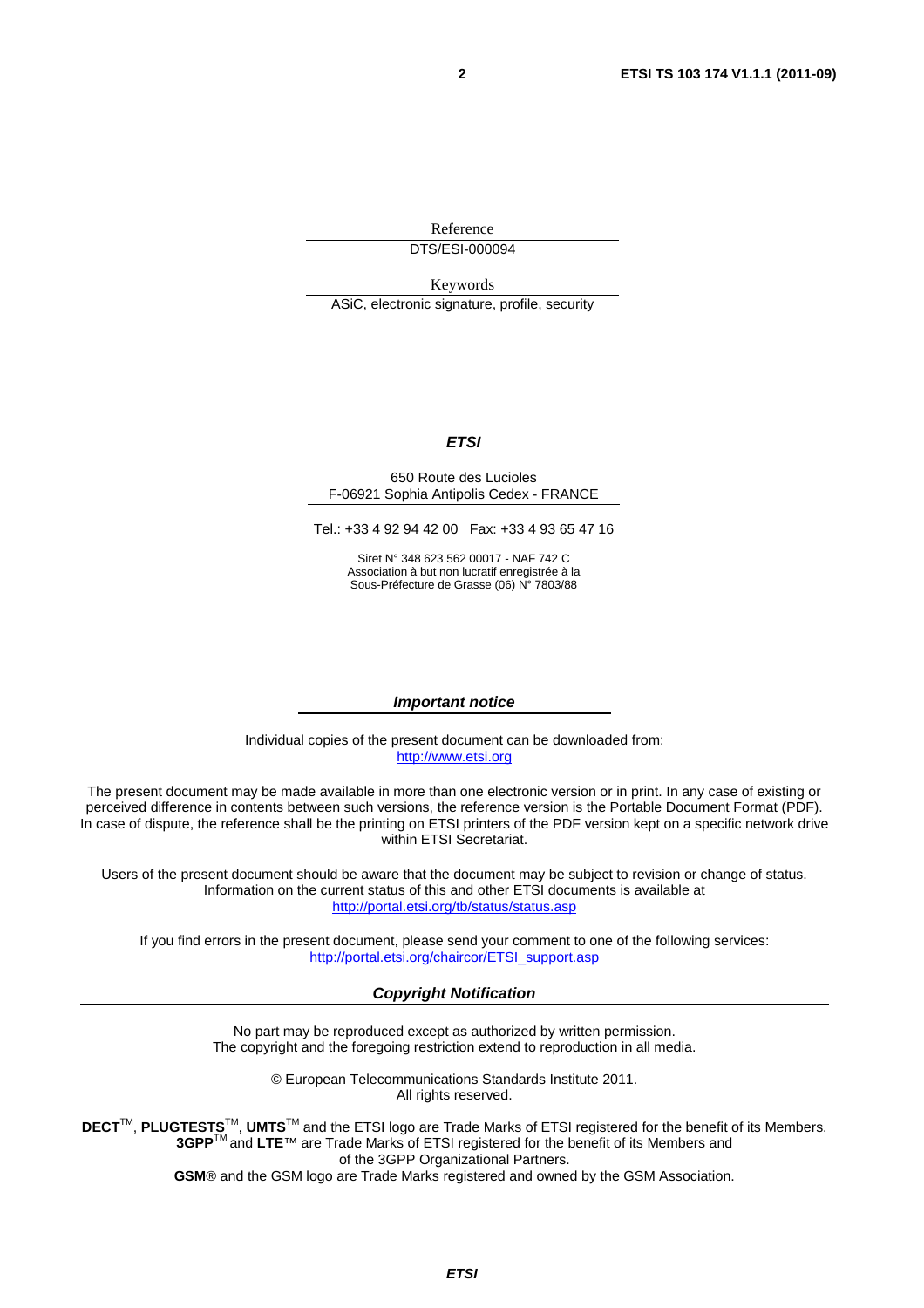# Contents

| 1              |  |
|----------------|--|
| 2              |  |
| 2.1<br>2.2     |  |
| 3              |  |
| 3.1<br>3.2     |  |
| $\overline{4}$ |  |
| 4.1            |  |
| 4.2            |  |
| 5<br>5.1       |  |
| 6              |  |
| 6.1            |  |
| 6.2            |  |
| 6.3            |  |
| 6.3.1          |  |
| 6.3.2          |  |
| 6.3.3          |  |
| 7              |  |
| 7.1            |  |
| 7.2            |  |
| 7.3            |  |
| 7.3.1          |  |
| 7.3.2          |  |
| 7.4            |  |
| 7.4.1          |  |
| 7.4.2          |  |
| 7.5            |  |
| 7.5.1          |  |
| 7.5.2          |  |
|                |  |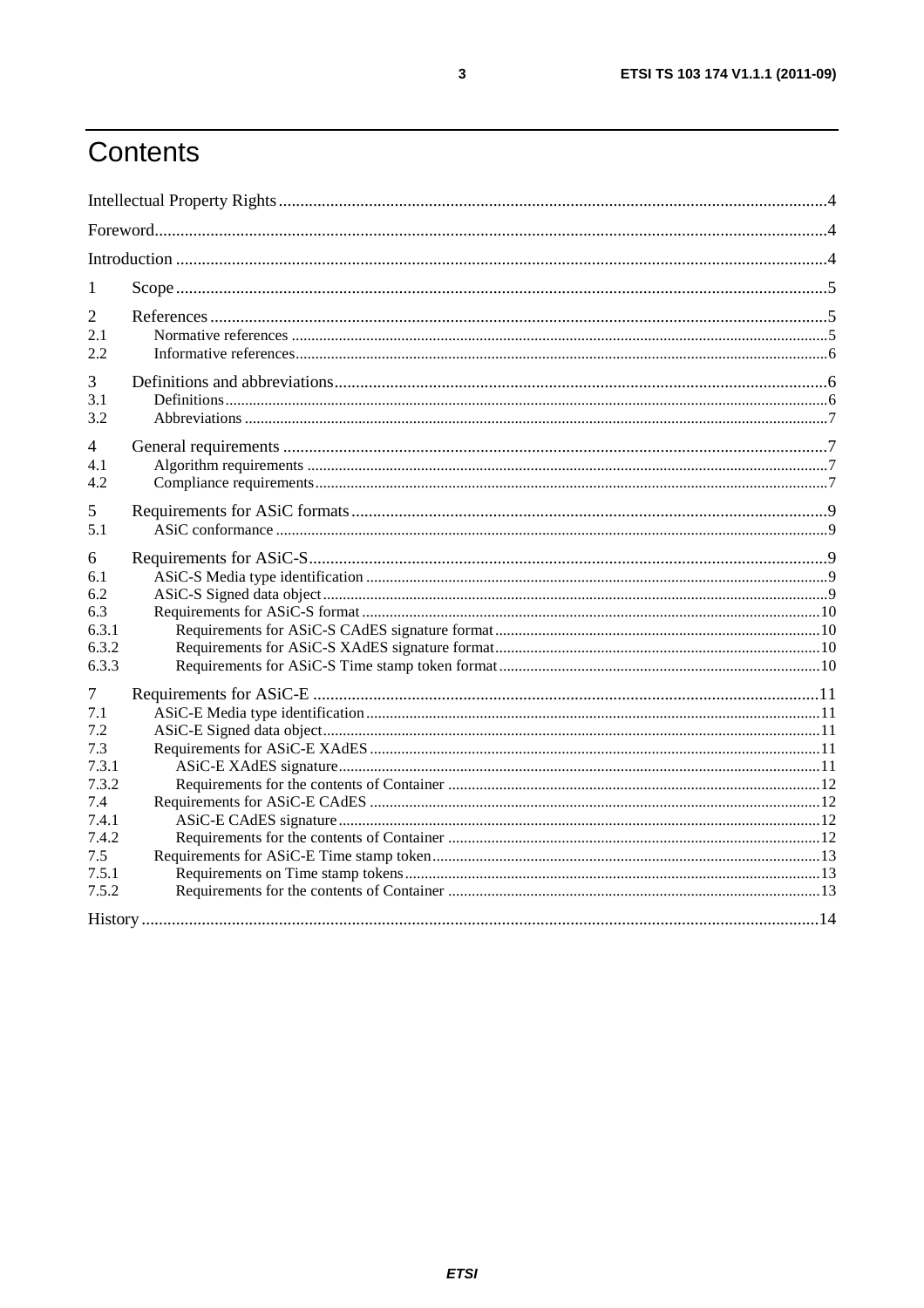# Intellectual Property Rights

IPRs essential or potentially essential to the present document may have been declared to ETSI. The information pertaining to these essential IPRs, if any, is publicly available for **ETSI members and non-members**, and can be found in ETSI SR 000 314: *"Intellectual Property Rights (IPRs); Essential, or potentially Essential, IPRs notified to ETSI in respect of ETSI standards"*, which is available from the ETSI Secretariat. Latest updates are available on the ETSI Web server ([http://ipr.etsi.org\)](http://webapp.etsi.org/IPR/home.asp).

Pursuant to the ETSI IPR Policy, no investigation, including IPR searches, has been carried out by ETSI. No guarantee can be given as to the existence of other IPRs not referenced in ETSI SR 000 314 (or the updates on the ETSI Web server) which are, or may be, or may become, essential to the present document.

### Foreword

This Technical Specification (TS) has been produced by ETSI Technical Committee Electronic Signatures and Infrastructures (ESI).

### Introduction

TS 102 918 [6] (ASiC henceforth) specifies the use of container structures to bind together one or more signed objects with either advanced electronic signatures or time-stamp tokens into one single digital container. It uses package formats based on ZIP [i.2] and supports the following signature and time-stamp token formats:

- CAdES [1] detached signature(s);
- XAdES [2] detached signature(s);
- RFC 3161 [i.1] time-stamp tokens.

In order to maximise interoperability in communities applying ASiC to particular environments it is necessary to identify a common set of options that are appropriate to that environment. Such a selection is commonly called a profile.

The present document profiles the use of TS 102 918 [6] containers for its use in the context of the "Directive 2006/123/EC [i.3] of the European Parliament and of the Council of 12 December 2006 on services in the internal market" (EU Services Directive henceforth) and any applicable context where qualified signatures are used.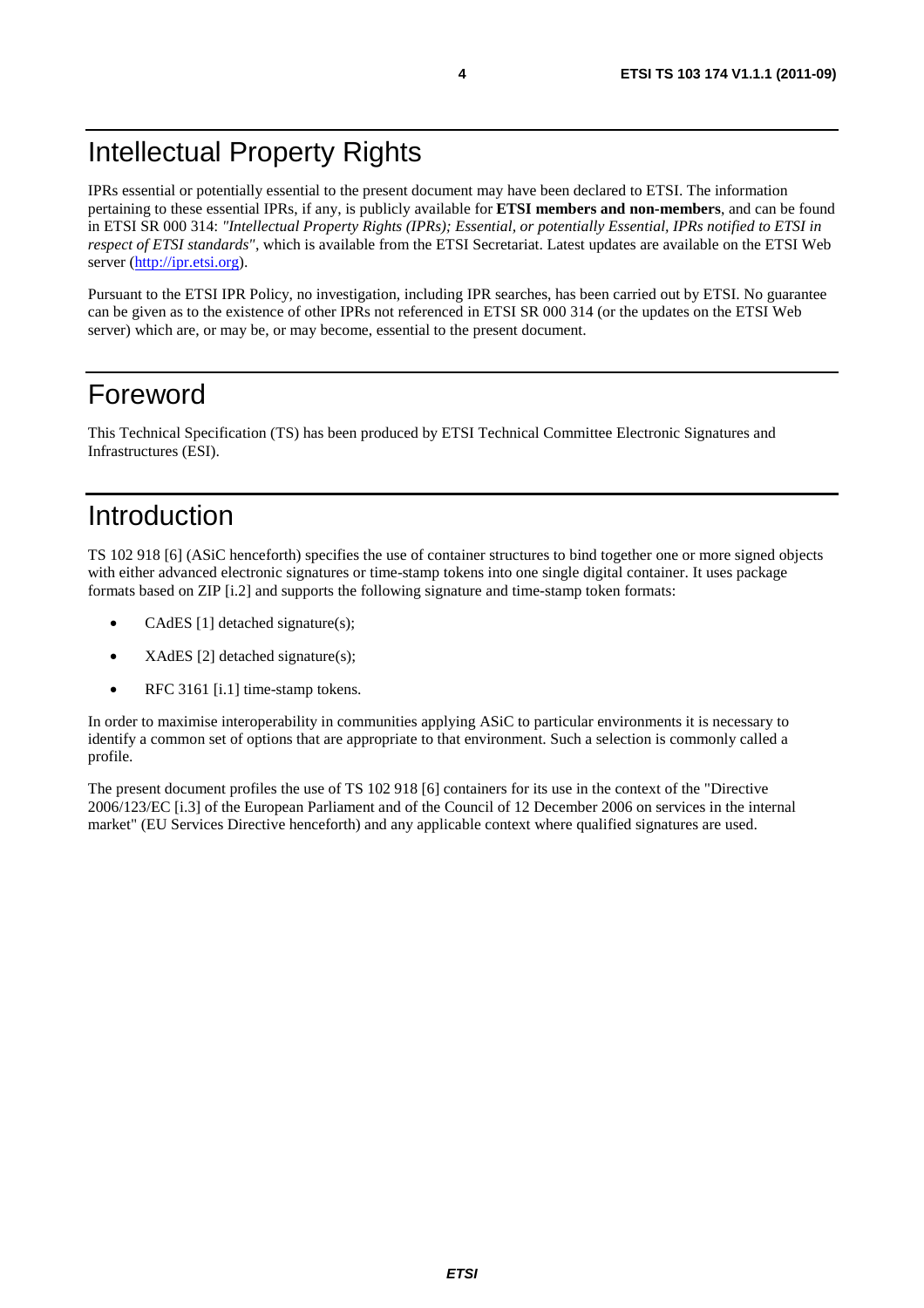### 1 Scope

The present document defines a baseline profile for ASiC which corresponds to the minimum basic requirements in the context of the EU Services Directive, and provides the same basic features necessary in this context with the minimal number of options. This is required because there is a clear need for interoperability of AdES signatures, on which ASiC is based, used in electronic documents issued by competent authorities to be interchanged across borders in the context of the EU Services Directive.

The present document defines a profile that specifies elements and properties requirements for an ASiC container.

Clause 2 in the present document contains references to the relevant documents and standards.

Clause 3 includes definitions of relevant terms and abbreviations used in the present document.

Clause 4 provides details on the way that the requirements on both signer and verifier will be presented throughout the present document.

Clause 5, 6 and 7 specifies the requirements for the short-term electronic signatures, that is, requirements for ASiC containers based on BES and EPES forms of XAdES and CAdES. Clause 5 specifies profiling requirements for elements common to all ASiC containers while clauses 6 and 7 specify profile requirements related to ASiC-S and ASiC-E respectively.

### 2 References

References are either specific (identified by date of publication and/or edition number or version number) or non-specific. For specific references, only the cited version applies. For non-specific references, the latest version of the referenced document (including any amendments) applies.

Referenced documents which are not found to be publicly available in the expected location might be found at [http://docbox.etsi.org/Reference.](http://docbox.etsi.org/Reference)

NOTE: While any hyperlinks included in this clause were valid at the time of publication ETSI cannot guarantee their long term validity.

### 2.1 Normative references

The following referenced documents are necessary for the application of the present document.

- [1] ETSI TS 101 733: "Electronic Signatures and Infrastructures (ESI); CMS Advanced Electronic Signatures (CAdES)". [2] ETSI TS 101 903: "Electronic Signatures and Infrastructures (ESI); XML Advanced Electronic Signatures (XAdES)". [3] ETSI TS 103 173: "Electronic Signatures and Infrastructures (ESI); CAdES Baseline Profile". [4] ETSI TS 103 171: "Electronic Signatures and Infrastructures (ESI); XAdES Baseline Profile".
- [5] ETSI TS 102 176-1: "Electronic Signatures and Infrastructures (ESI); Algorithms and Parameters for Secure Electronic Signatures; Part 1: Hash functions and asymmetric algorithms".
- [6] ETSI TS 102 918: "Electronic Signatures and Infrastructures (ESI); Associated Signature Containers (ASiC)".
- [7] ETSI TS 101 861: "Electronic Signatures and Infrastructures (ESI); Time stamping profile".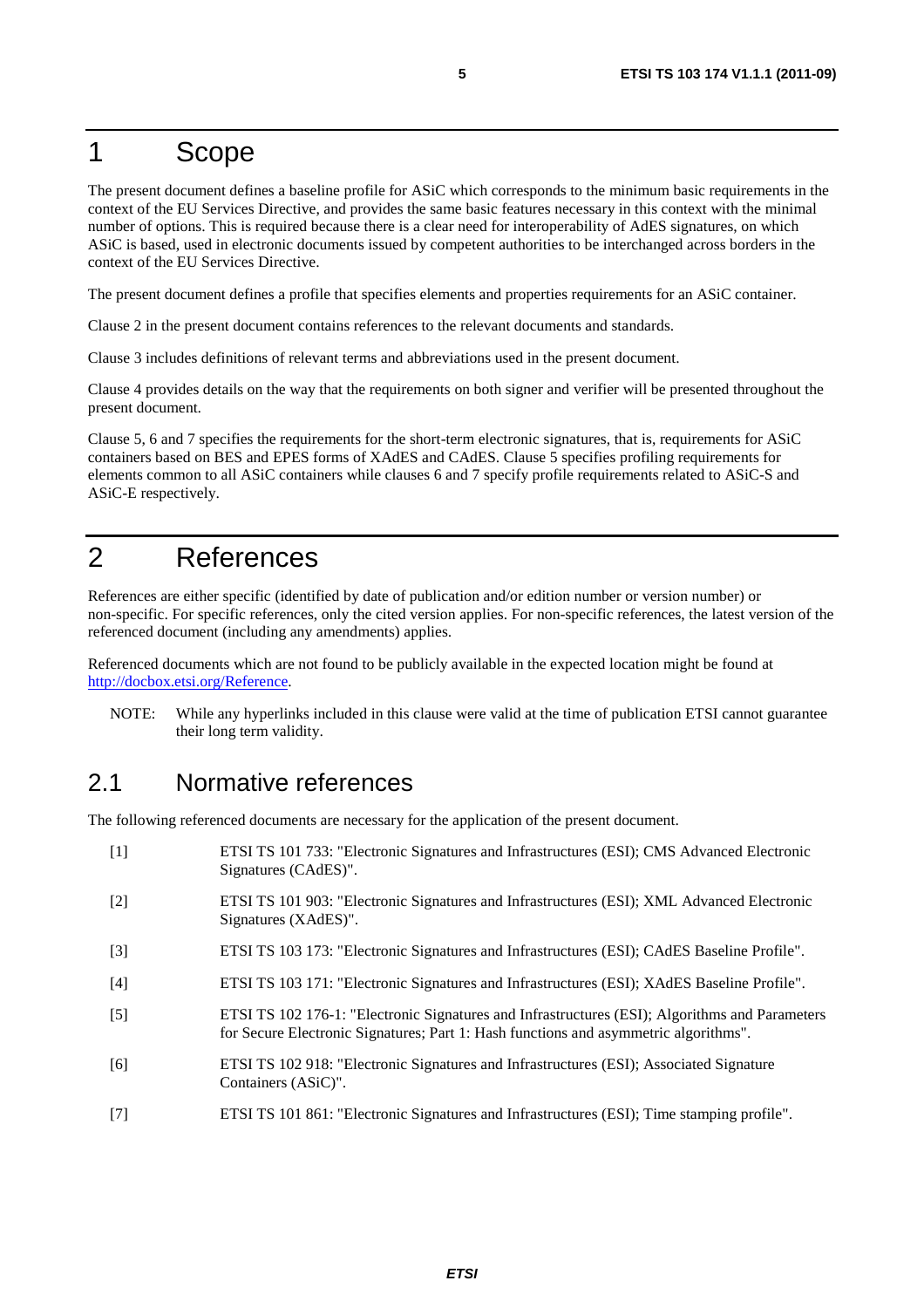### 2.2 Informative references

The following referenced documents are not necessary for the application of the present document but they assist the user with regard to a particular subject area.

- [i.1] IETF RFC 3161: "Internet X.509 Public Key Infrastructure Time-Stamp Protocol (TSP)".
- [i.2] PKWARE: ".ZIP Application Note".
- NOTE: Available at [http://www.pkware.com/support/zip-application-note.](http://www.pkware.com/support/zip-application-note)
- [i.3] Directive 2006/123/EC of the European Parliament and of the Council of 12 December 2006 on services in the internal market.
- [i.4] ECRYPT II (European Network of Excellence in Cryptology II): "ECRYPT II Yearly Report on Algorithms and Keysizes".

### 3 Definitions and abbreviations

### 3.1 Definitions

For the purposes of the present document, the terms and definitions given in TS 101 733 [1], TS 101 903 [2], TS 102 918 [6] and the following apply:

**generator:** any party which creates, or adds attributes to, a signature

NOTE: This may be the signatory or any party which initially verifies or further maintains the signature.

long term signatures: signatures that are expected to be verified beyond the signers' certificate expiration date and, possibly, even after the expiration date of the certificate of the signers' certificate-issuing CA

**protocol element:** element of the protocol which may be including data elements and / or elements of procedure

**service element:** element of service that may be provided using one or more protocol elements

NOTE: All alternative protocol elements provide an equivalent service to the users of the protocol.

**short term signatures:** signatures that are to be verified for a period of time that does not go beyond the signers' certificate expiration date

**verifier:** entity that validates or verifies an electronic signature

The present document makes use of certain key words to signify requirements. Below follows their definitions:

**may:** Means that a course of action is permissible within the limits of the present document.

**shall:** Means that the definition is an absolute requirement of the present document. It has to strictly be followed in order to conform to the present document.

**should:** Means that among several possibilities one is recommended as particularly suitable, without mentioning or excluding others, or that a certain course of action is preferred but not necessarily required. Implementers may know valid reasons in particular circumstances to ignore this recommendation, but the full implications must be understood and carefully weighed before choosing a different course.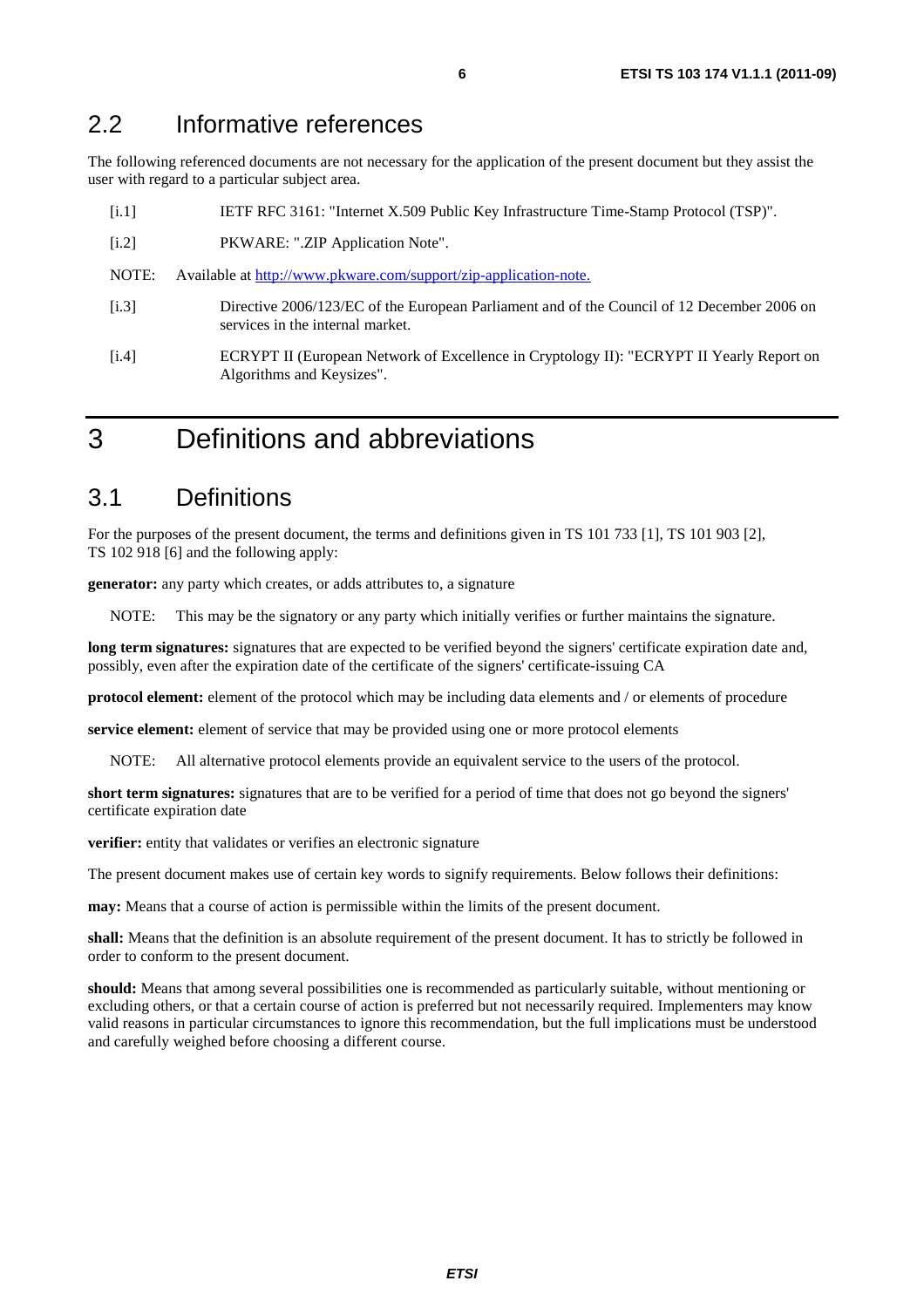### 3.2 Abbreviations

For the purposes of the present document, the abbreviations given in TS 101 733 [1], TS 101 903 [2] and TS 102 918 [6] apply.

### 4 General requirements

### 4.1 Algorithm requirements

Generators are referred to applicable national laws regarding algorithms and key lengths.

Generators are also recommended to take into account the latest version of TS 102 176-1 [5] for guidelines purposes and the latest ECRYPT2 D.SPA.x [i.4] yearly report for further recommendations, when selecting algorithms and key lengths.

MD5 algorithm **shall not** be used as digest algorithm.

For CAdES and XAdES signatures present in the container the related profiles (respectively [3] and [4]) **shall** apply.

### 4.2 Compliance requirements

Profiles in the present document define requirements generator of ASiC containers.

A verifier **shall** be able to accept ASiC containers with signatures containing any elements/properties conformant to XAdES [2] or CAdES [1], as applicable, but this profile does not specify any processing requirement on such elements/properties present in the signatures as it is meant to be used together with a specification describing processing during signature verification.

Requirements are grouped in two different categories, each one having its corresponding identifier. Table 1 defines these categories and their identifiers.

| <b>Identifier</b> | <b>Requirement on generator</b>        |  |
|-------------------|----------------------------------------|--|
| м                 | Generator shall include the element in |  |
|                   | the signature.                         |  |
|                   | Generator may include the element in   |  |
|                   | the signature.                         |  |

#### **Table 1: Requirement categories**

#### **Optional elements defined in ASiC [6] but not specified in the present document are treated as "O" as above .**

Any element present in CAdES or XAdES signatures included in ASiC containers and not specified in the present document **shall** be treated as specified in CAdES Baseline Profile [3] and XAdES Baseline Profile [4] as applicable.

Certain service elements **may** be provided by different protocol elements at user's choice. In these cases the semantics of M and O defined in table 1 depend on the requirement for the service element itself. Tables 2 and 3 (each one applies to a different requirement on the service element) define these semantics.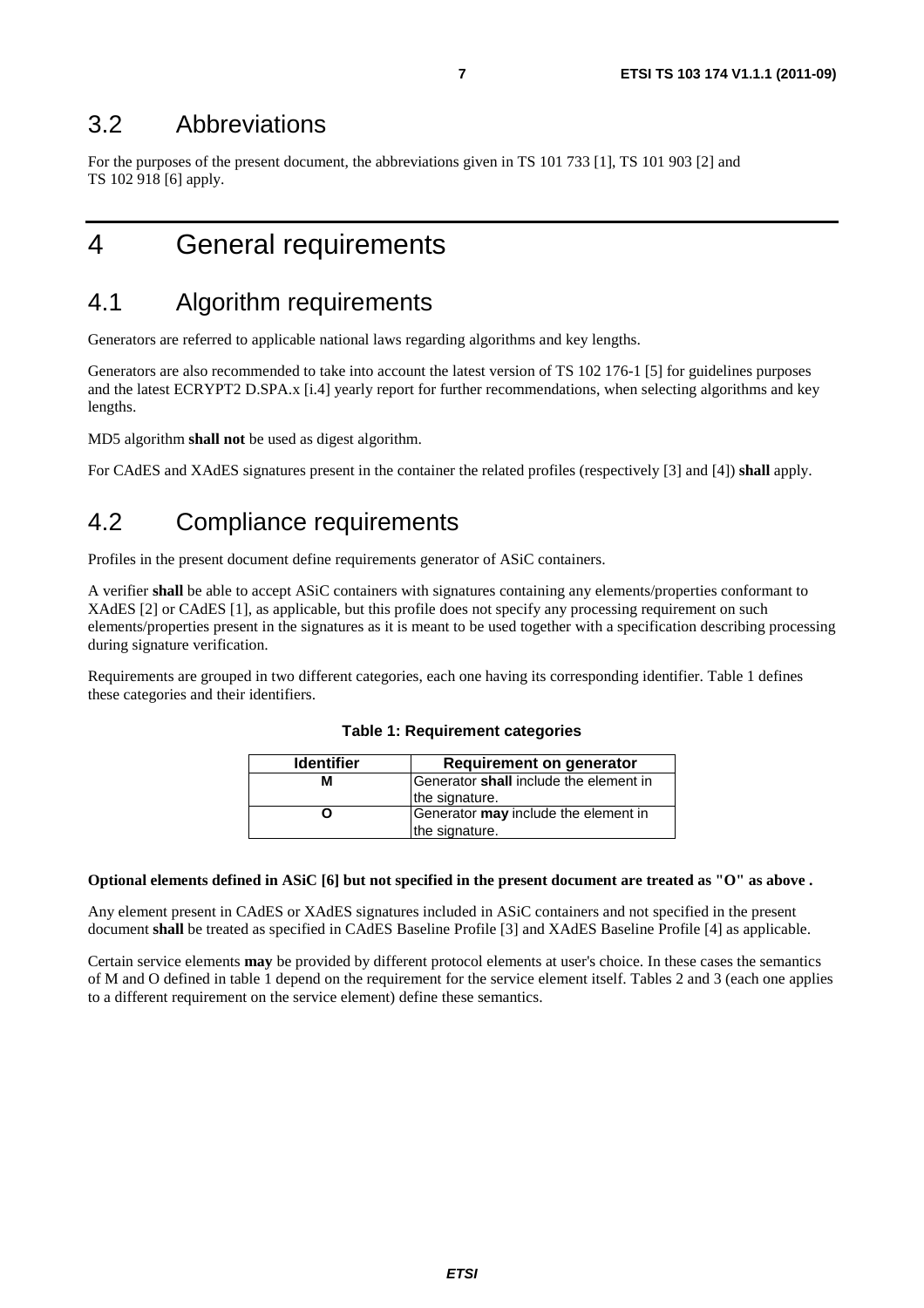| ۰.<br>v<br>× |
|--------------|
|--------------|

| <b>Requirement</b><br>Identifier for the<br><b>Service / Protocol</b><br>element | Requirement on generator                                                                         |
|----------------------------------------------------------------------------------|--------------------------------------------------------------------------------------------------|
| $Service = M$                                                                    | Generator shall provide the service by including<br>one protocol element chosen from the list of |
|                                                                                  | choices.                                                                                         |
|                                                                                  | Protocol Choice = $O$ Generator may use this protocol element for                                |
|                                                                                  | providing the mandatory service elements.                                                        |

**Table 2: Requirements for mandatory service with choices** 

#### **Table 3: Requirements for optional service with choices**

| <b>Requirement</b><br>Identifier for the<br><b>Service / Protocol</b><br>element | Requirement on generator                                                      |  |  |
|----------------------------------------------------------------------------------|-------------------------------------------------------------------------------|--|--|
| $Service = O$                                                                    | Generator may provide the service by including one                            |  |  |
|                                                                                  | protocol element chosen from the list of choices.                             |  |  |
|                                                                                  | Protocol Choice = $O$   If the generator decides to provide the service, then |  |  |
|                                                                                  | she may use this protocol element.                                            |  |  |

The present document shows new requirements for each service and protocol element in tabular form. Below follows the structure of the table.

| Table 4: Requirements for optional service with choices |  |  |
|---------------------------------------------------------|--|--|
|---------------------------------------------------------|--|--|

| <b>Service / Protocol</b><br>element | Reference | <b>Requirement on</b><br>generator | <b>Notes / Additional</b><br>requirements |
|--------------------------------------|-----------|------------------------------------|-------------------------------------------|
| Service:                             |           |                                    |                                           |
| Choice 1                             |           |                                    |                                           |
| Choice 2                             |           |                                    |                                           |

Column **Service / Protocol element** will identify the service element or protocol element the requirement applies to. Service elements that **may** be implemented by different protocol elements (i.e. users **may** make a choice on several protocol elements) build tables with more than one row.

Column **Reference** will reference the relevant clause of the standard where the element is first defined. The reference is to ASiC [6], except where explicitly indicated otherwise.

Column **Requirement on generator** will contain an identifier of the requirement, as defined in table 1, bound to the corresponding protocol element for the generator.

Column **Notes / Additional requirements** will contain numbers referencing notes and/or letters referencing additional requirements. Both notes and additional requirements are listed below the table.

Profiles **may** be affected by applicable regulations; hence implementers **should** check any national regulation that **may** affect these profiles.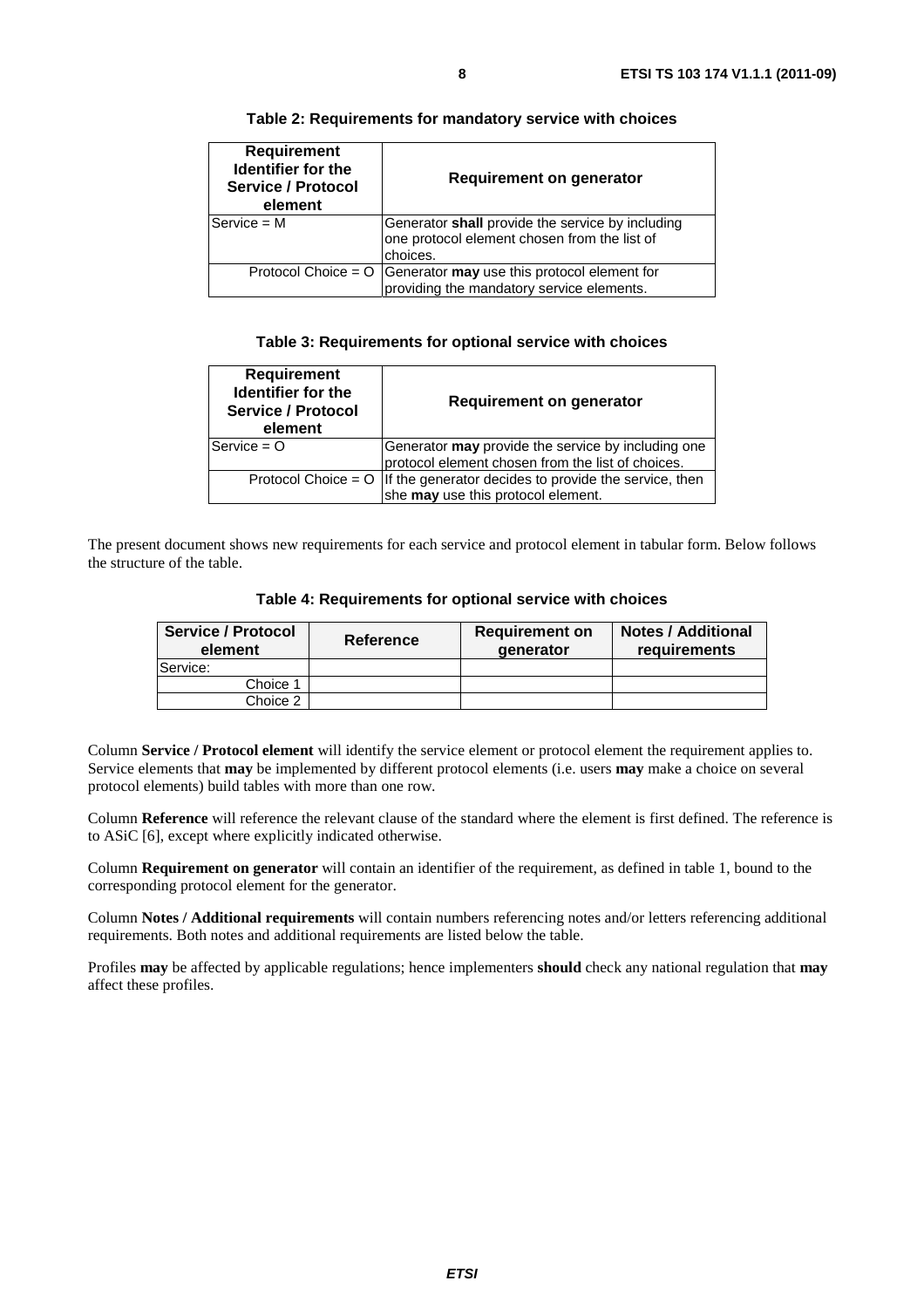# 5 Requirements for ASiC formats

### 5.1 ASiC conformance

TS 102 918 [6] specifies that a conformant implementation can support a single ASiC type.

#### **Table 5**

| <b>Service / Protocol</b><br>element | ASiC [6] reference  | <b>Generator</b><br>requirement | Additional<br>requirements / notes |
|--------------------------------------|---------------------|---------------------------------|------------------------------------|
| Service: ASiC                        |                     | M                               |                                    |
| ASiC-S CAdES                         | <b>Clause 7.1.1</b> |                                 |                                    |
| ASiC-S XAdES                         | Clause 7.1.2        |                                 |                                    |
| ASiC-S Time-stamp token              | <b>Clause 7.1.3</b> |                                 |                                    |
| ASIC-E XAdES                         | Clause 7.2.1        |                                 |                                    |
| ASiC-E CAdES                         | Clause 7.2.2        |                                 |                                    |
| ASiC-E Time-stamp                    | Clause 7.2.3        |                                 |                                    |

NOTE: According to the requirements specified for this service, generator and verifier can implement one or more protocol options. Implementers and are advised to detail in relevant documentation the implemented protocols by explicitly referencing all applicable TS 102 918 [6] clause(s).

# 6 Requirements for ASiC-S

### 6.1 ASiC-S Media type identification

This clause specifies compliance requirements for any ASiC-S type as does not depend on the selected signature type.

| Service / Protocol element                    | ASiC [6]<br>reference | Generator<br>requirement | <b>Additional</b><br>requirements / notes |
|-----------------------------------------------|-----------------------|--------------------------|-------------------------------------------|
| Service: ASiC-S Media type<br>lidentification |                       | М                        |                                           |
| ASiC file extension is ".asics"               | Clause 5.2.1          |                          |                                           |
| ASiC file extension is ".scs"                 | <b>Clause 5.2.1</b>   |                          |                                           |
| mimetype                                      | Clauses 5.2.1 and     |                          |                                           |

#### **Table 6**

### 6.2 ASiC-S Signed data object

This clause specifies compliance requirements for any ASiC-S type as does not depend on the selected signature type.

#### **Table 7**

| Service / Protocol | ASiC [6] reference                        | Generator   | Additional requirements / |
|--------------------|-------------------------------------------|-------------|---------------------------|
| element            |                                           | reauirement | notes                     |
|                    | Signed data object   Clause 5.2.2 point 2 | м           |                           |

Additional requirements:

a) This protocol element **shall** be the only element, with an arbitrary name, in the root container folder.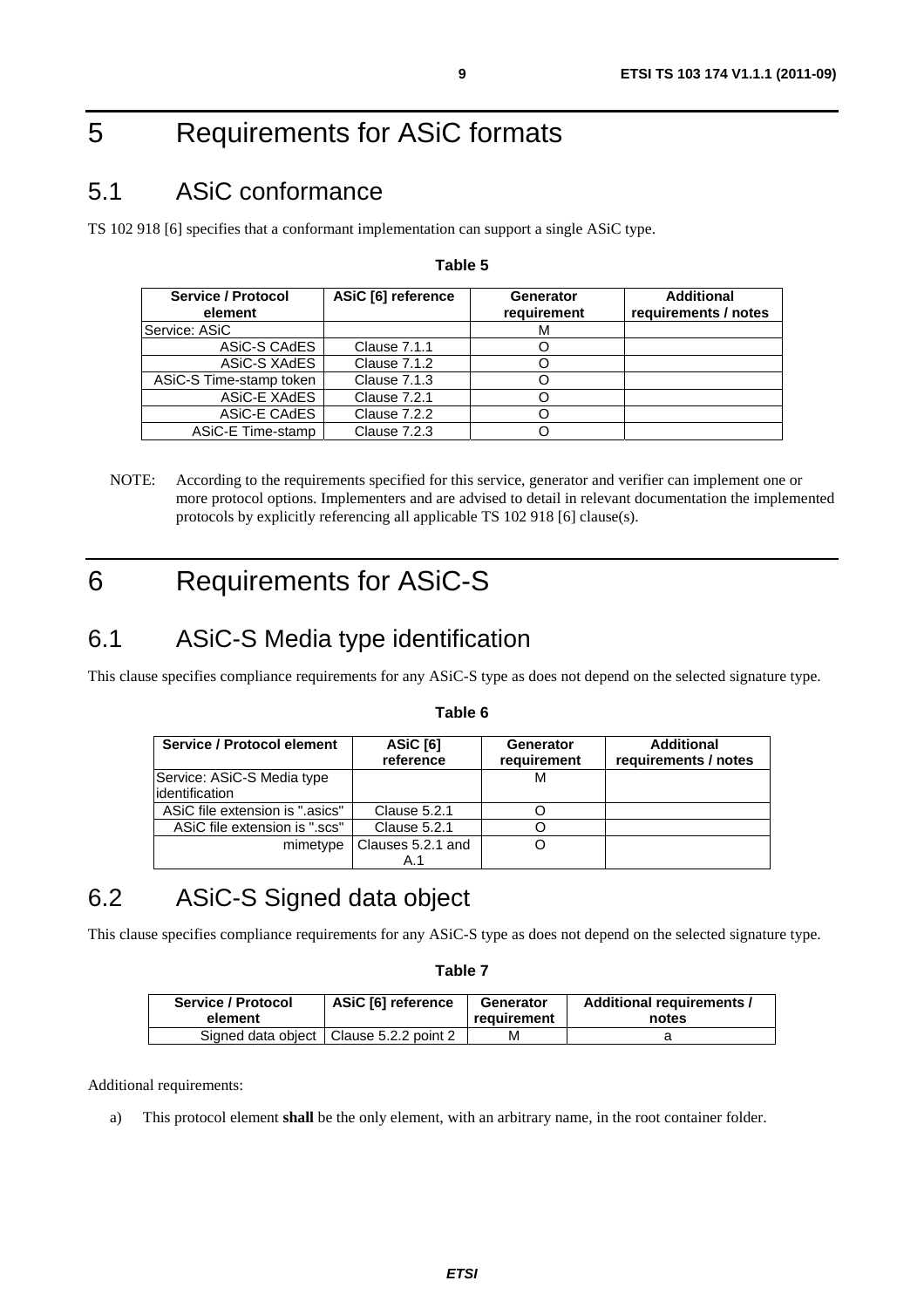### 6.3 Requirements for ASiC-S format

#### **Table 8**

| Service / Protocol element | ASiC [6] reference    | Generator<br>requirement | <b>Additional requirements /</b><br>notes |
|----------------------------|-----------------------|--------------------------|-------------------------------------------|
| lService: ASiC-S format    |                       | м                        |                                           |
| META-INF/timestamp.tst     | Clause 5.2.2 point 3a |                          | Clause 6.3.1 shall apply                  |
| META-INF/signature.p7s     | Clause 5.2.2 point 3b |                          | Clause 6.3.2 shall apply                  |
| META-INF/signatures.xml    | Clause 5.2.2 point 3c |                          | Clause 6.3.3 shall apply                  |

### 6.3.1 Requirements for ASiC-S CAdES signature format

**Table 9** 

| Service / Protocol                           | ASiC [6] reference | Generator   | Additional requirements / |
|----------------------------------------------|--------------------|-------------|---------------------------|
| element                                      |                    | requirement | notes                     |
| META-INF/signature.p7m Clause 5.2.2 point 3b |                    | м           |                           |

### 6.3.2 Requirements for ASiC-S XAdES signature format

#### **Table 10**

| Service / Protocol                            | ASiC [6] reference | Generator   | Additional requirements / |
|-----------------------------------------------|--------------------|-------------|---------------------------|
| element                                       |                    | requirement | notes                     |
| META-INF/signatures.xml Clause 5.2.2 point 3c |                    | м           | a. b                      |

Additional requirements:

- a) This protocol element **shall** contain a <asic:XAdESSignatures> element as specified in TS 102 918 [6], point 3a.
- b) Each XAdES [2] element included in the root element specified above **shall** reference explicitly the signed data object using the <ds:Reference> element.

### 6.3.3 Requirements for ASiC-S Time stamp token format

**Table 11** 

| Service / Protocol                             | <b>ASiC [6] reference</b> | Generator   | Additional requirements / |
|------------------------------------------------|---------------------------|-------------|---------------------------|
| element                                        |                           | requirement | notes                     |
| META-INF/timestamp.tst   Clause 5.2.2 point 3a |                           | м           |                           |

Additional requirements:

a) This protocol element **shall** conform to TS 101 861 [7].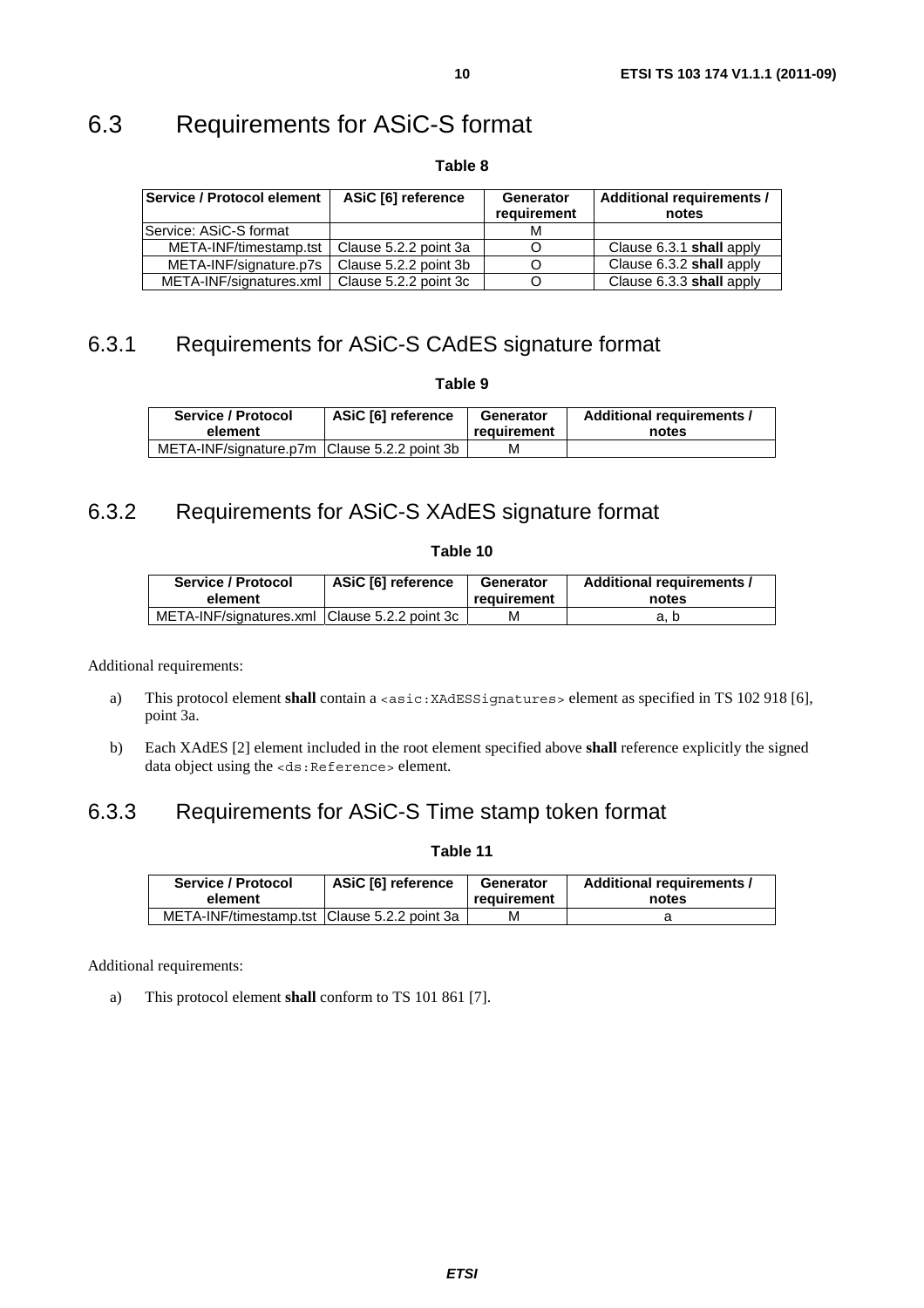# 7 Requirements for ASiC-E

# 7.1 ASiC-E Media type identification

This clause specifies compliance requirements for any ASiC-E type.

#### **Table 12**

| Service / Protocol element      | ASiC [6]<br>reference | Generator<br>requirement | Additional<br>requirements / notes |
|---------------------------------|-----------------------|--------------------------|------------------------------------|
| Service: ASiC-E Media type      |                       |                          |                                    |
| lidentification                 |                       |                          |                                    |
| ASiC file extension is ".asice" | Clause 6.2.1          |                          |                                    |
| ASiC file extension is ".sce"   | Clause 6.2.1          |                          |                                    |
| mimetype                        | Clause 6.2.1          |                          |                                    |

### 7.2 ASiC-E Signed data object

This clause specifies a compliance requirements for any ASiC-E type as does not depend on the selected signature type.

#### **Table 13**

| <b>Service / Protocol</b>         | ASiC [6]  | Generator   | Additional requirements / notes                                                          |
|-----------------------------------|-----------|-------------|------------------------------------------------------------------------------------------|
| element                           | reference | requirement |                                                                                          |
| Signed data object   Clause 6.2.2 |           | м           | At least one signed data object shall be in<br>the container outside the META-INF folder |

### 7.3 Requirements for ASiC-E XAdES

This clause specifies additional compliance requirements specific for ASiC-E XAdES type.

### 7.3.1 ASiC-E XAdES signature

#### **Table 14**

| Service / Protocol                            | ASiC [6] reference | Generator   | Additional requirements / |
|-----------------------------------------------|--------------------|-------------|---------------------------|
| element                                       |                    | reauirement | notes                     |
| ASiC-E XAdES signature   Clause 6.2.2 point 2 |                    | М           | a. b. c                   |

Additional requirements:

- a) At least a signature **shall** be present in the META-INF folder conforming to TS 102 918 [6], point 2.
- b) The root element in each signature **shall** contain a <asic:XAdESSignatures> element conforming to TS 102 918 [6], clause 6.2.2, point 3a.
- c) Each XAdES [2] element included in the root element specified above **shall** reference directly all the signed data objects with a set of <ds:Reference> elements (see TS 102 918 [6], point 2).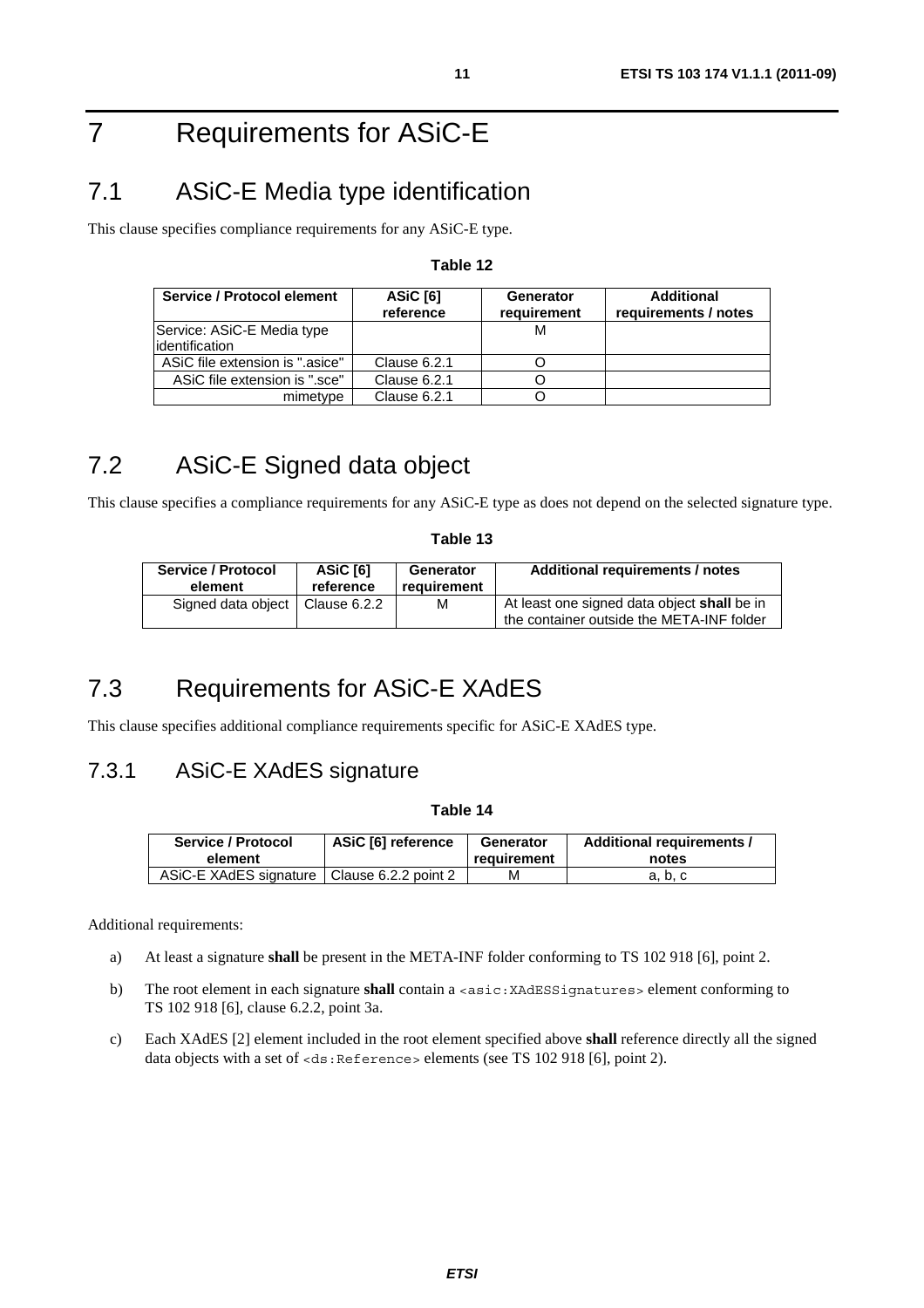### 7.3.2 Requirements for the contents of Container

| Service / Protocol                           | ASiC [6] reference | Generator   | Additional requirements / |
|----------------------------------------------|--------------------|-------------|---------------------------|
| element                                      |                    | requirement | notes                     |
| META-INF/container.xml Clause 6.2.2 point 4a |                    | м           |                           |

**Table 15** 

Additional requirements:

a) In META-INF folder **shall not** be present any additional data object in addition to what specified in this clause and in clause 7.3.1.

### 7.4 Requirements for ASiC-E CAdES

This clause specifies a compliance requirements for ASiC-E CAdES.

#### 7.4.1 ASiC-E CAdES signature

**Table 16** 

| Service / Protocol                           | ASiC [6] reference | Generator   | Additional requirements / |
|----------------------------------------------|--------------------|-------------|---------------------------|
| element                                      |                    | requirement | notes                     |
| ASiC-E CAdES signature Clause 6.3.2 point 4a |                    | м           | a. p                      |

Additional requirements:

- a) At least a signature **shall** be present in the META-INF folder as specified in TS 102 918 [6], clause 6.3.2 point 4a.
- b) Each CAdES [1] signature specified above **shall** conform to the CAdES baseline profiles [3], clause 5 and all subclauses, except tor clause 5.1.1 where only the detached signature service **shall** be supported.

### 7.4.2 Requirements for the contents of Container

#### **Table 17**

| Service / Protocol                           | ASiC [6] reference | Generator   | Additional requirements / |
|----------------------------------------------|--------------------|-------------|---------------------------|
| element                                      |                    | reauirement | notes                     |
| META-INF/ASiCManifest   Clause 6.3.2 point 3 |                    | М           |                           |

Additional requirements:

- a) At least one ASiCManifest **shall** be present.
- b) In META-INF folder **shall not** be present any additional data object in addition to what specified in this clause and in clause 7.4.1.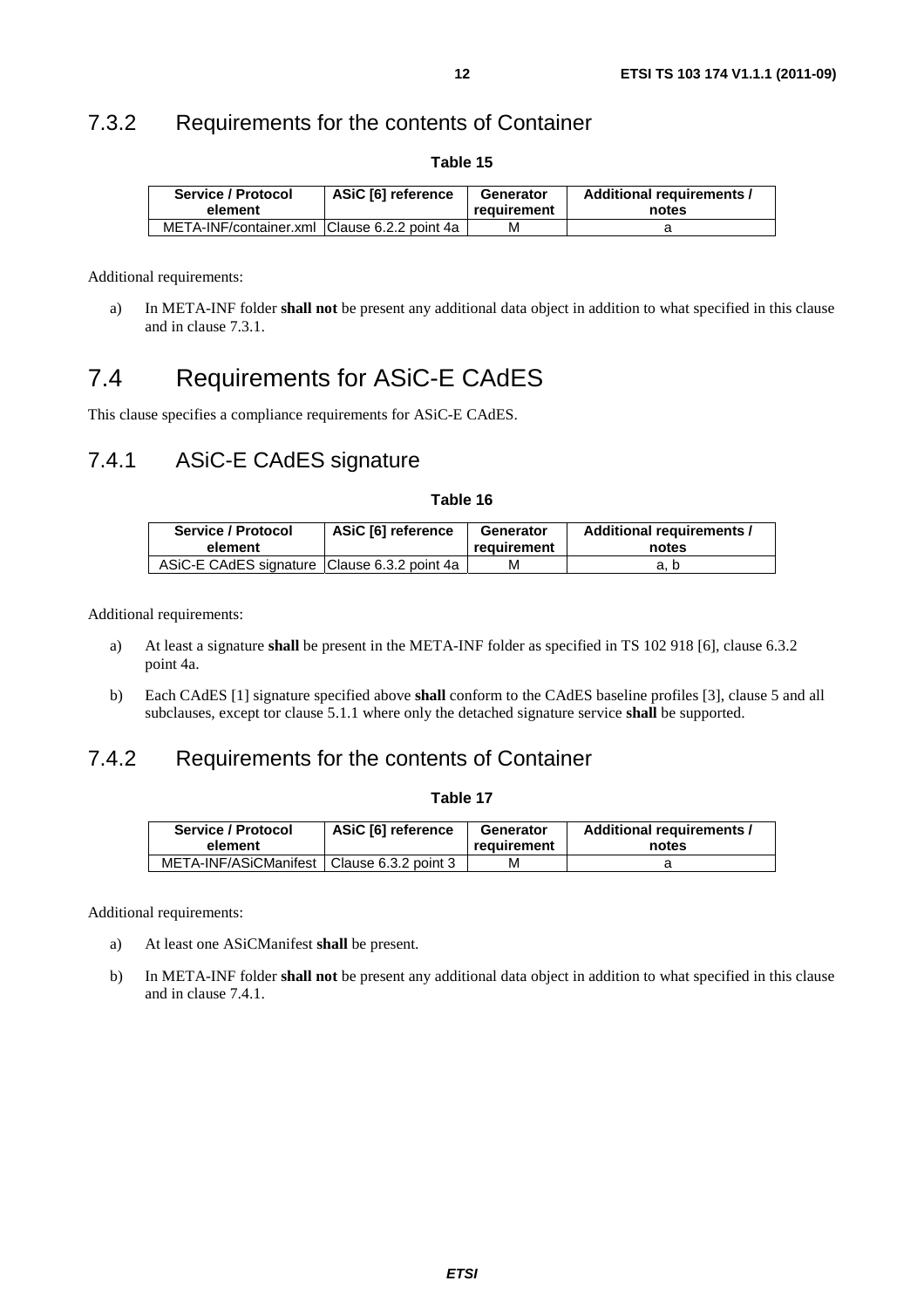### 7.5 Requirements for ASiC-E Time stamp token

This clause specifies a compliance requirements for ASiC-E CAdES.

### 7.5.1 Requirements on Time stamp tokens

#### **Table 18**

| Service / Protocol                            | ASiC [6] reference | Generator   | Additional requirements / |
|-----------------------------------------------|--------------------|-------------|---------------------------|
| element                                       |                    | requirement | notes                     |
| ASiC-E Time stamp token Clause 6.3.2 point 4b |                    | М           | a. b                      |

Additional requirements:

- a) At least a time stamp token **shall** be present in the META-INF folder as specified in TS 102 918 [6], clause 6.3.2, point 4b.
- b) Each Time stamp token specified above **shall** conform to TS 101 861 [7].

### 7.5.2 Requirements for the contents of Container

#### **Table 19**

| Service / Protocol                           | ASiC [6] reference | Generator   | Additional requirements / |
|----------------------------------------------|--------------------|-------------|---------------------------|
| element                                      |                    | requirement | notes                     |
| META-INF/ASiCManifest   Clause 6.3.2 point 3 |                    | м           |                           |

Additional requirements:

- a) At least one ASiCManifest **shall** be present.
- b) In META-INF folder **shall not** be present any additional object in addition to what specified in this clause and in clause 7.5.1.